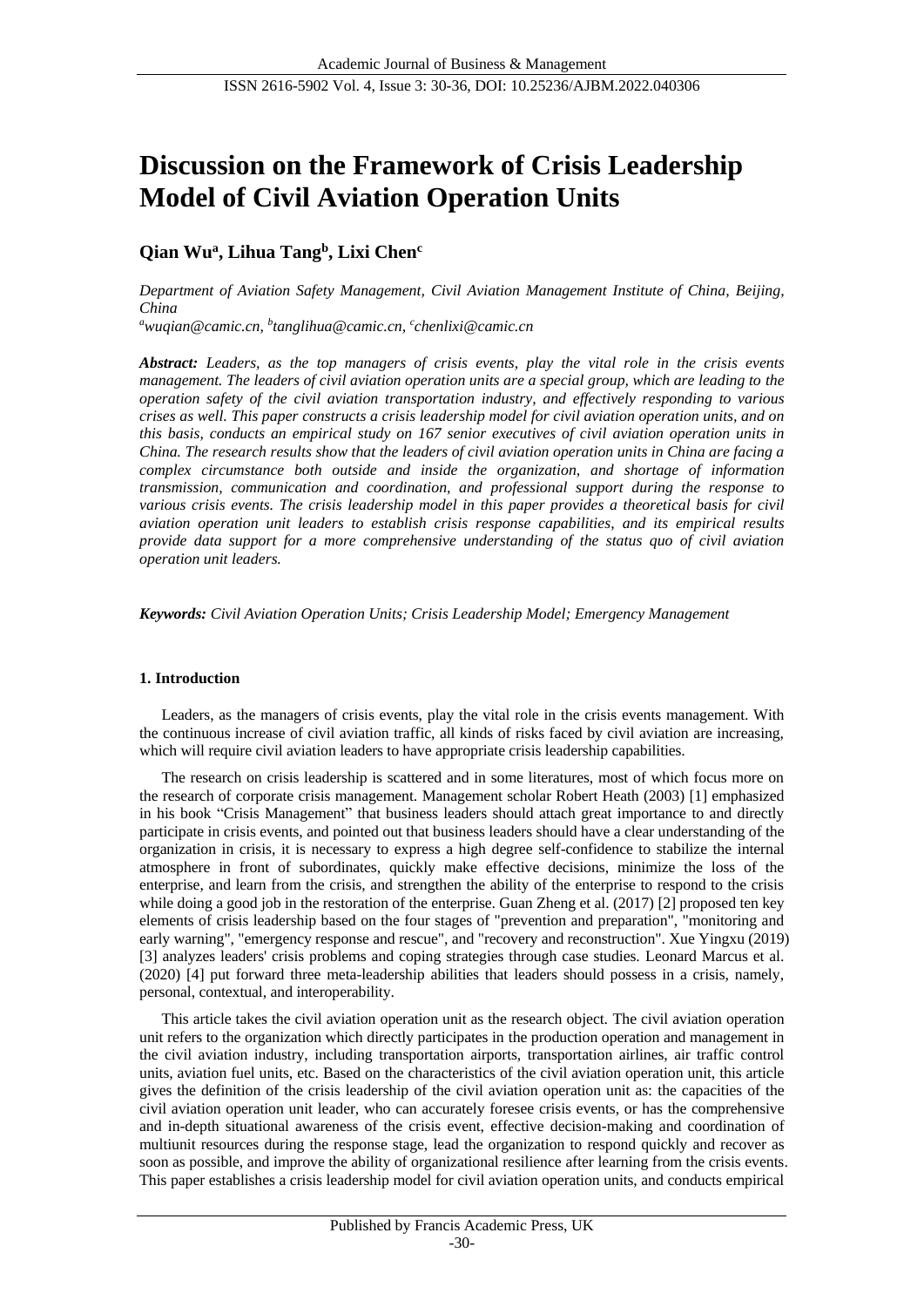investigations among 167 senior executives of the civil aviation industry in China, and makes an attempt to further understand the current situation of crisis leadership to those leader.

#### **2. The Crisis Leadership Model of Civil Aviation Operation Units**

#### *2.1 Crisis Leadership Characteristics*

Since civil air transportation is a commercial operation industry with a public service nature, the leaders of civil aviation operation units have relatively special responsibilities and requirements, mainly as follows:

(1) Strong public safety awareness. The main service targets of civil aviation operation units are the general public and traveling passengers. Its civil aircrafts, terminal buildings and other facilities are relatively densely populated. Once an emergency occurs, the social impact will be huge. Therefore, the leaders need to have highly sensitive to public safety awareness.

(2) High agility in crisis response. As the life and property safety of the public or passengers is involved, civil aviation operation units have very high requirements for response to emergencies, especially for operational safety incidents. The emergency response efficiency is often calculated in seconds.

(3) Difficulty in communication and coordination. In the case of civil air transportation, it is often difficult for a single unit to deal with emergencies on its own. Instead, it requires the participation or assistance of relevant external units and the need to keep in touch with local governments and relevant departments at any time. Even if the unit can deal with it by itself, it still need to establish a smooth coordination mechanism among multiple internal departments.

(4) High professional requirements. Civil aviation transportation involves many professional fields, including flight technology knowledge, air traffic control knowledge, and transportation law knowledge, which put forward higher requirements for leaders' decision-making and judgment in a crisis event.

#### *2.2 Crisis Leadership Model Framework*

Liu Chongrui (2010) [5] proposed a crisis leadership element model, including crisis prediction, crisis identification, crisis response, crisis recovery, and crisis learning. Chen Xiaoping and Xiao Mingzheng (2011) [6] proposed five crisis management leadership models, including crisis signal detection ability, crisis prevention and preparedness ability, crisis damage control and containment ability, business recovery ability, learning and thinking ability.

This article divides the entire phase of emergency management into four phases: before the crisis, on the crisis, during the crisis, and after the crisis. There are separately goals and tasks during each phase. Based on the views of Zhong Kaibin (2020) [7] "Twelve Lectures on Emergency Management", the paper proposed the 12 core competence elements of crisis leadership, which constitute the framework model of crisis leadership of civil aviation operation units, as shown in Table 1.

| Event phase                    | Key tasks                                                              | Core capacities                     |  |
|--------------------------------|------------------------------------------------------------------------|-------------------------------------|--|
| Before the crisis              | Prevent it from happening,<br>prepared for<br>the<br>be<br>uncertainty | risk prevention                     |  |
|                                |                                                                        | risk control                        |  |
|                                |                                                                        | emergency preparedness              |  |
|                                |                                                                        | monitoring and early warning        |  |
|                                | Anti-sluggishness,<br>quick<br>response                                | information transfer                |  |
| Initial phase of the<br>crisis |                                                                        | situation awareness                 |  |
|                                |                                                                        | advance response                    |  |
|                                | expansion<br>Prevent<br>and<br>control the situation                   | decision making and command control |  |
| During the crisis              |                                                                        | communication and coordination      |  |
|                                |                                                                        | media communication and guide       |  |
| After the crisis               | Anti-rebound, reshape the                                              | fast recovery                       |  |
|                                | resilience                                                             | investigative and learning          |  |

*Table 1: Crisis leadership model framework of civil aviation operation units*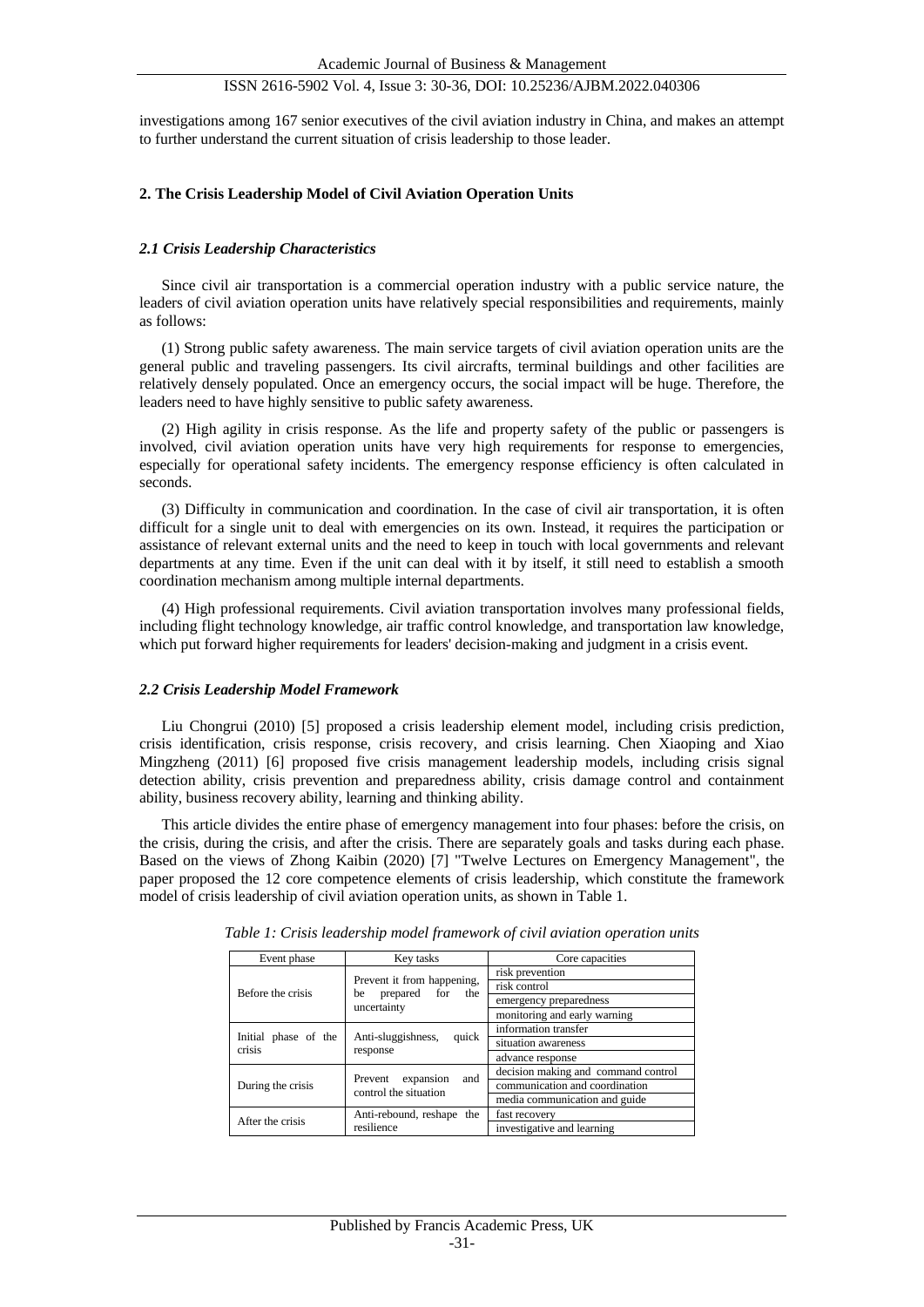#### **3. Empirical Analysis**

#### *3.1 Research Backgroud*

In this paper, an online questionnaire was used to investigate and research 167 leaders of various civil aviation operation units in China. The leaders in this article refer to the leadership of the operating unit that have the right to make decisions about operation or management, such as the chairman, (vice) president, (deputy) general manager, chief pilot, chief engineer, safety director, Operation (Vice) President, Labor Union Chairman, Chief Financial Officer, Secretary of Disciplinary Committee and other unit leaders.

The survey objects mainly involve domestic transportation airports, transportation airlines, general airlines, aviation fuel units, aircraft maintenance units and many other units. The distribution is shown in Table 2. From the perspective of research units, the largest objects are from transportation airports, with 61 leaders, accounting for 36.52% of the total number, followed by transportation airlines, with 48 people, accounting for 28.74% of the total number.

| Type of operation unit     | objects number |
|----------------------------|----------------|
| transportation airports    |                |
| aviation fuel units        |                |
| transportation airlines    |                |
| general airlines           |                |
| aircraft maintenance units |                |
| Other units                |                |
| Total number               |                |

*Table 2: Distribution of the survey subjects*

The online questionnaire mainly involved five questions, including professional background, years of civil aviation experience, duty pattern, types of crises experienced, and crisis response difficulties (as shown in Table 3). A total of 102 questionnaires were effectively returned, with an effective rate of 61%.

|  | Table 3: Question list of the online questionnaire |  |  |
|--|----------------------------------------------------|--|--|
|  |                                                    |  |  |

| Serial number | <b>Ouestions</b>                                                                                   |
|---------------|----------------------------------------------------------------------------------------------------|
|               | Is your professional background related to civil aviation                                          |
|               | How many years have you worked in civil aviation                                                   |
|               | What is your organization's leader-on-duty model                                                   |
|               | What were the special situations (crisis events) you face during the daily shift in the past years |
|               | What are the main difficulties you face when dealing with those crisis events                      |

#### *3.2 Analysis Results*

The analysis results of the online survey are as follows:

#### 1) Professional background

Among the survey respondents, there are 80 leaders with professional backgrounds related to civil aviation, and 22 executives with non-civil aviation professional backgrounds, accounting for 78.43% and 21.57% of the total number respectively.

#### 2) Working years

Among the survey respondents, there are 5 people who have been in the civil aviation industry for less than 5 years, 5 people for 5 years (inclusive) to 10 years, 25 people for 10 years (inclusive) to 20 years, and 48 people for 20 years (inclusive) to 30 years, and 19 people for 30 years (inclusive) and above, as shown in Figure 1. It can be seen that most of the leaders of civil aviation operation units have worked in the industry for more than 10 years (90.20%), and the most common experience is between 20-30 years, accounting for nearly half (47.06%).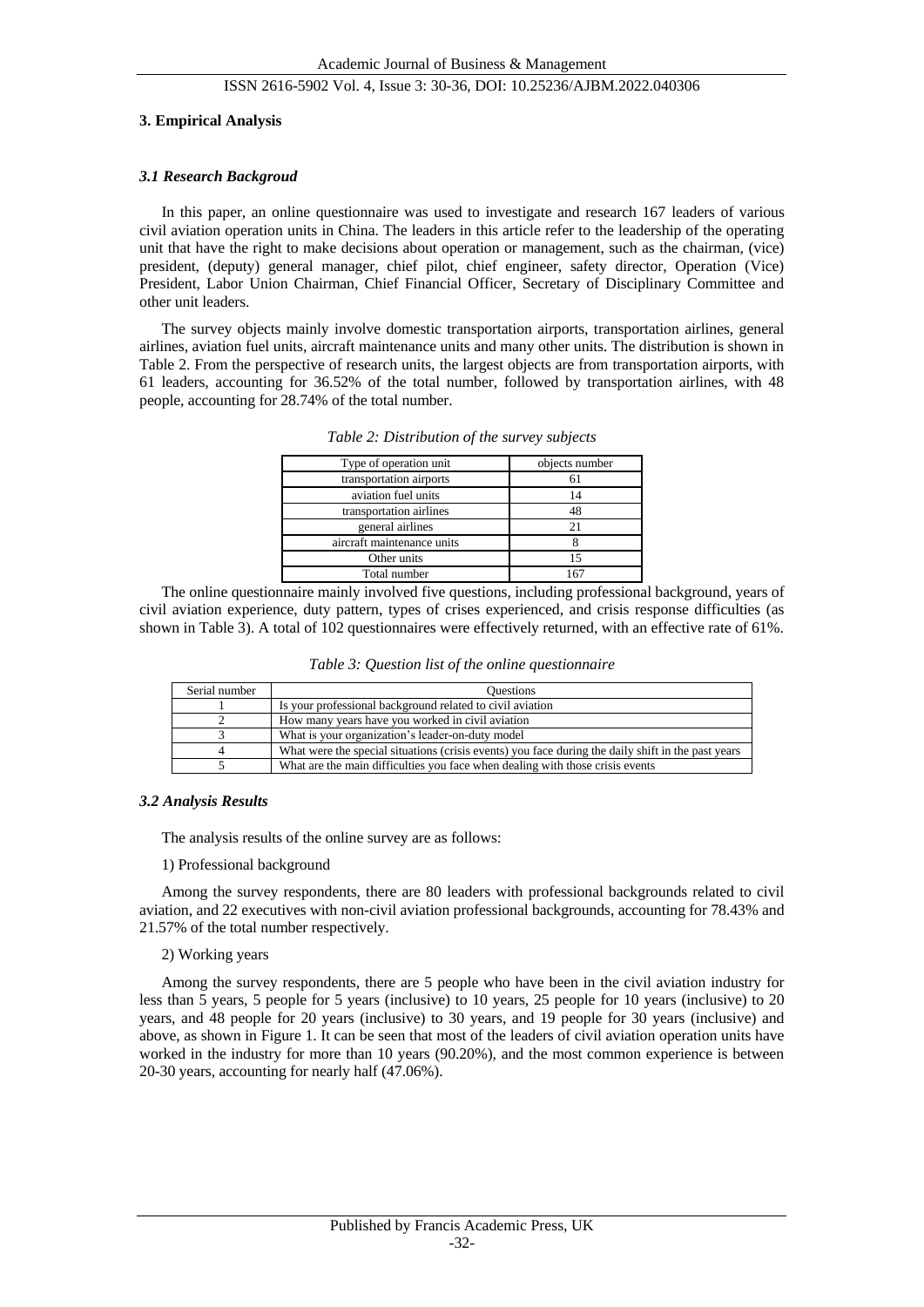

ISSN 2616-5902 Vol. 4, Issue 3: 30-36, DOI: 10.25236/AJBM.2022.040306

*Figure 1: Example of a figure caption*

#### 3) Duty pattern

The leader-on-duty model reflects how the unit leaders and personnel at all levels play a role when the crisis is approaching in different operating units. Table 4 shows the duty leadership model of the operating unit.

| Duty pattern                                                                                          | Number | Percentage |
|-------------------------------------------------------------------------------------------------------|--------|------------|
| Company executives shift                                                                              | 43     | 42.16%     |
| Company executives and all department leaders<br>work in shifts                                       | 32     | 31.37%     |
| Company executives and operation department<br>leaders work together in shifts                        | 15     | 14.70%     |
| Company executives and the general duty office<br>work together in shifts                             | 8      | 7.84%      |
| Company executives and on-duty leaders of the<br>operation control department work together in shifts |        | 1.96%      |
| Other pattern                                                                                         |        | 1.96%      |

*Table 4: Operating unit leader duty mode statistics table*

It can be seen from the Table 4 that the company's executive shifts are the most common, accounting for 42.16% of all survey respondents, followed by company executives working in shifts with all department leaders 31.37%.

#### 4) Crisis event scenario

This survey is based on the classification of emergencies in the "Emergency Response Law of the People's Republic of China", in which the emergency events divide into natural disasters, accident disasters, public health, and social security. Baes on the country law and the civil aviation regulations in China, the paper divide the crisis events that civil aviation operation units may encounter in daily life into 6 types, including catastrophic weather events, aircraft flight safety incidents, ground operational safety incidents, air defense safety incidents, operation interruption incidents, and rescue tasks required by superiors. 33 crisis event scenarios were finally formed under 6 type of crisis events. Figure 2 shows the statistical results of crisis event scenarios that the survey subjects have actually encountered.

It can be seen from Figure 2 that among the top ten crisis event scenarios, bird strikes are the most common scenario. Disastrous weather events scenarios such as thunder and lightning, heavy fog, heavy rain, ice and snow, account for four in the top ten scenarios.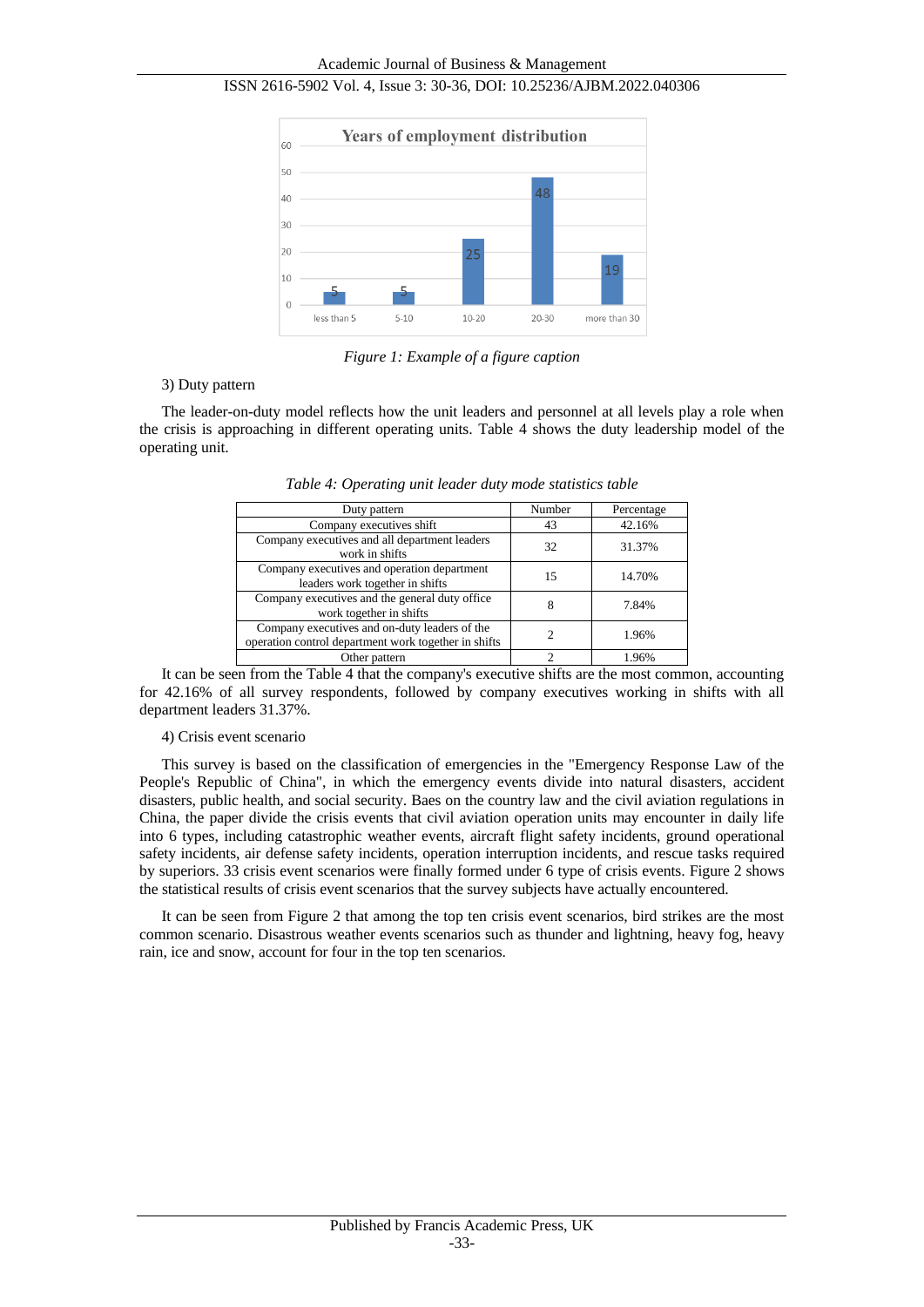



*Figure 2: Top 10 crisis event scenarios the respondent experienced*



*Figure 3: Sort results by crisis event category*

It can be seen from Figure 3 that among the various crisis events encountered by those survey respondents, catastrophic weather events are the most experienced type, with about 51 people chose. The following sequence is: the rescue tasks required by the superior, the operation interruption incidents, the aviation flight safety incident, the ground operational safety incident, and the air defense safety incident.

5) Crisis response difficulties

This survey selected 6 major crisis management challenges to investigate among the survey respondents. As shown in Table 5.

| Serial number  | Challenges when facing the crisis events                                                                            | Number | Percentage |
|----------------|---------------------------------------------------------------------------------------------------------------------|--------|------------|
|                | Situation information is highly uncertain or not<br>timely                                                          | 62     | 60.78%     |
| $\overline{2}$ | Difficulty in communication and coordination<br>with related units                                                  | 50     | 49.02%     |
|                | Lack of relevant professional technical support                                                                     | 27     | 26.47%     |
| 4              | Inconsistent opinions of various professional<br>departments, making coordination and decision-<br>making difficult | 23     | 22.55%     |
| 5              | Too many requests from superiors and they do<br>not meet the actual disposal situation                              | 22     | 21.57%     |
| 6              | No regulatory basis or conflicts with the<br>provisions of the regulations                                          | 18     | 17.65%     |
|                | others                                                                                                              | 12     | 11.76%     |

*Table 5: Statistical table of crisis management challenges*

It can be seen from Table 5 that the challenge of obtaining information during a crisis is the biggest problem faced by the survey respondents, and those who choose this option account for 60.78% of all personnel. The second is the issue of effective communication between departments, with 49.02% of those in difficulty.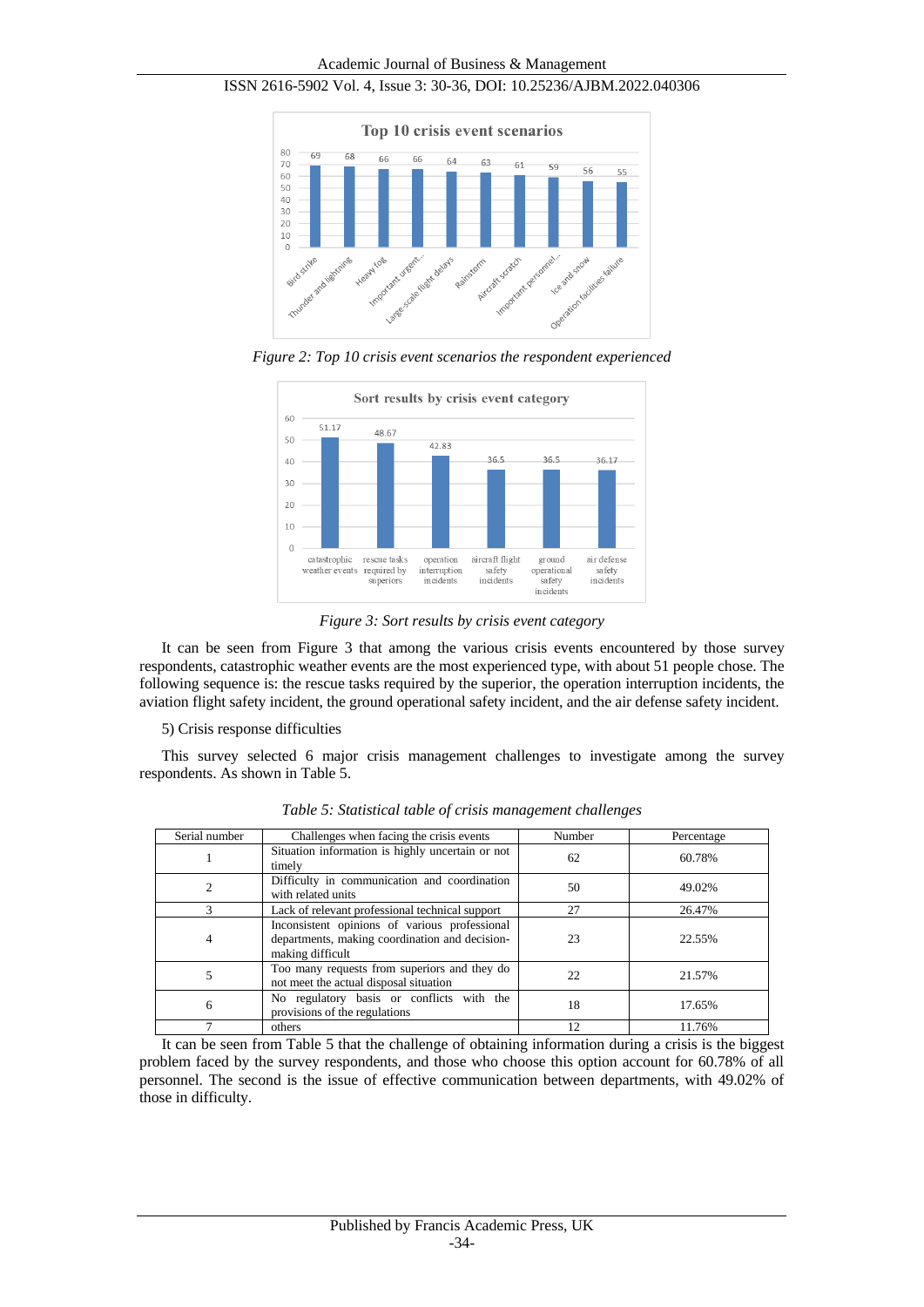#### **4. Research Conclusions and Prospects**

The research results from the 102 questionnaires fed back by the leaders of civil aviation operation units in China, show the comprehensive understanding of the current crisis leadership status of the civil aviation industry in China. There are three opinions from the empirical analysis results, which are shown as follows.

#### 1) Leader characteristics

The survey results show that most of the leaders have professional background in civil aviation (80 people, 78.43%), and 67 people (65.69%) have more than 20 years of experience in civil aviation industry. The survey results also show that the current leader team of civil aviation operation units is highly professional, and the team composition is relatively balanced, which provides a basis for better responding to various crisis events.

Moreover, in the survey of duty pattern, it can be seen that the two most important duty systems are the company executives shift pattern and the company executives and all department leaders work in shifts pattern. As a result, the operating units are still facing certain risks, that is, when a crisis event comes, the on-duty team cannot handle the complex situation for their insufficient experience and professional skills, which results in a late response to the crisis event, invalid decision-making and other issues.

#### 2) Crisis characteristics

The survey results show that catastrophic weather events are the most common crisis scenario and also the most passive one. Due to the influence of the geographical environment and the operating environment, different operating units develop rich experience to handle the catastrophic weather crisis scenario.

Some crisis scenarios are directly related to operations, including aircraft flight safety incidents, ground operational safety incidents, operation interruption incidents. However, the probability of occurrence of operation interruption events is greater, which is the type of event that has gradually attracted attention from civil aviation operations units in recent years. However, this type of crisis scenario is very complex and is the most difficult situation to deal with compared with all crisis scenarios.

#### 3) Challenge characteristics

The survey results show that there are two major challenges in dealing with crisis events, one is the problem of information flow, other is the communication and coordination issue. There are many reasons for these problems, including lack of organizational structure and emergency responsibilities, poor emergency planning design, weak technical tools, and so on. Therefore, it is necessary to have a more comprehensive understanding of the status quo of emergency management of operating units and propose solutions in a targeted manner.

In summary, based on the establishment of a crisis leadership framework for civil aviation operation units, this article has carried out a preliminary study on the role of leaders of the operation units. The research results of this article help to understand the current situation of crisis leadership of the leaders of operating units more accurately and comprehensively, and lay the foundation for further in-depth research in the follow-up.

#### **Acknowledgments**

The research funding comes from the Institute Security Special Fund Project of CAMIC.

#### **References**

*[1] R. Heath. Translated by C. Wang et al., "Crisis Management", Beijing: China CITIC Press, 2003. [2] Z. Guan, L. She, L. Wei, "Crisis leadership in different stages of emergency management", Journal of Inner Mongolia University (Philosophy and Social Sciences Edition), 2017, vol.1, pp.50-56. [3] Y.X. Xue, "Research on Leaders' Problems and Countermeasures in Dealing with Crisis Events", Chinese and Foreign Entrepreneurs, 2019, vol.12, pp.153-154.*